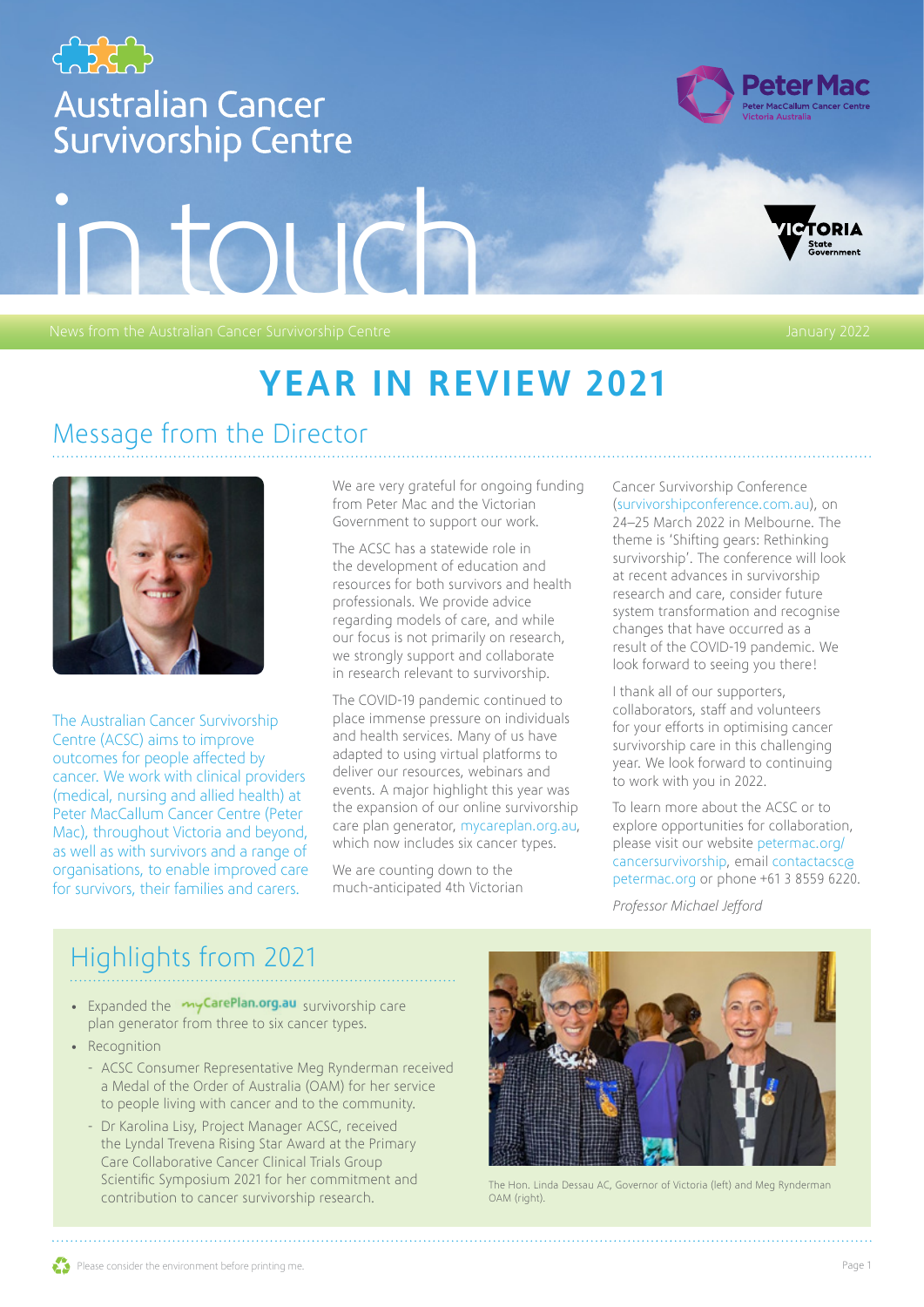

News from the Australian Cancer Survivorship Centre January 2022



Dr Karolina Lisy - Lyndal Trevena Rising Star Award Winner

## ACHIEVEMENTS IN 2021

The following pages summarise our 2021 achievements under six headings that reflect our strategic priorities.

## 1. Provide information and support for cancer survivors and carers

We provide information and support to cancer survivors and carers in many ways. This includes hosting events for survivors and carers; developing accessible resources for the Common Survivorship Issues Directory; and producing survivor stories, factsheets, videos and podcasts. See [petermac.org/](https://www.petermac.org/cancersurvivorship) [cancersurvivorship.](https://www.petermac.org/cancersurvivorship) The most frequently downloaded resource in 2021 was our factsheet on cancer-related fatigue.

#### Common Survivorship Issues **Directory**

In 2021, this directory [\(petermac.org/](https://www.petermac.org/survdirect) [survdirect\)](https://www.petermac.org/survdirect) was recognised as the runnerup for the Servier Patient Central Award. It offers evidence-based information, resources and tools to support

survivors with commonly experienced survivorship issues. The information is for cancer survivors, carers and health professionals, and is relevant for people across Victoria and beyond. It includes 14 topics, with 'Issues and concerns for carers, families and friends' added in August. In 2021, the directory was accessed over 6,800 times, with the most frequently accessed topics being 'cancerrelated fatigue' and 'chemotherapyinduced peripheral neuropathy'.

#### **Factsheets**

ACSC factsheets support survivors and carers during the time following initial treatment. In 2021, we produced a new factsheet for survivors of earlystage melanoma, available [here](https://www.petermac.org/sites/default/files/media-uploads/CONSUMER%20melanoma%20fact%20sheet%20template-2021-V7-WEB.pdf).

## **Q Common Survivorship Issues Directory**

petermac.org/survdirect

#### Podcast

In collaboration with the Grampians Regional Integrated Cancer Service, we made a podcast, 'Cancer survivor guide: Welcome to survivorship', hosted by ABC radio presenter, Penny Johnston. This podcast is intended for survivors and carers, and provides information about the time following cancer treatment and current treatment research. Listen to ACSC's Prof Jefford and Dr Karolina Lisy at [www.cancersurvivorguide.](http://www.cancersurvivorguide.com/podcasts/2021/5/2/series-3-episode-1-welcome-to-survivorship) [com/podcasts/2021/5/2/series-3](http://www.cancersurvivorguide.com/podcasts/2021/5/2/series-3-episode-1-welcome-to-survivorship) [episode-1-welcome-to-survivorship](http://www.cancersurvivorguide.com/podcasts/2021/5/2/series-3-episode-1-welcome-to-survivorship).

### Survivorship in specific populations

In addition to the 'Adolescents and Young Adults' page launched last year, the ACSC have added a '[Paediatrics'](https://www.petermac.org/services/support-services/cancersurvivorship/survivorship-specific-populations/paediatrics) and a '[People who speak languages other](https://www.petermac.org/services/support-services/cancersurvivorship/survivors-and-carers/resources/survivorship-specific-2)  [than English'](https://www.petermac.org/services/support-services/cancersurvivorship/survivors-and-carers/resources/survivorship-specific-2) page to our website. The information is for health professionals, survivors and carers. We look forward to expanding our site further in 2022.

#### Webinars for survivors and carers

We hosted two Cancer Wellness Programs online in April and November. This program, an initiative of Cancer Council Victoria (CCV), is a free education and support program for people who have completed cancer treatment and are living with and beyond cancer. It is also for carers, partners and family members. In 2021 we featured nutrition, relaxation and mindfulness, your GP and longterm health, let's talk money, and a survivor's story. Over 55 people attended. Videos are on our website, [here.](https://www.petermac.org/services/support-services/cancersurvivorship/survivors-and-carers/resources)

#### Survivor stories

The inspirational experiences of cancer survivors and carers are shared in a suite of survivor stories on our website. This year, ['Some days it was really](https://www.petermac.org/sites/default/files/media-uploads/PM0078_ACSC_Survivor_Story_Kylie_Tilly_Pretty_v5_WEB.pdf)  [hard](https://www.petermac.org/sites/default/files/media-uploads/PM0078_ACSC_Survivor_Story_Kylie_Tilly_Pretty_v5_WEB.pdf)' was developed by our Consumer Representative, Meg Rynderman OAM. It is told from the perspective of a parent, Kylie, of a child with cancer, Tilly. We encourage you to read this story and others on the [Survivor stories](https://www.petermac.org/services/cancer-information-resources/survivor-stories) page.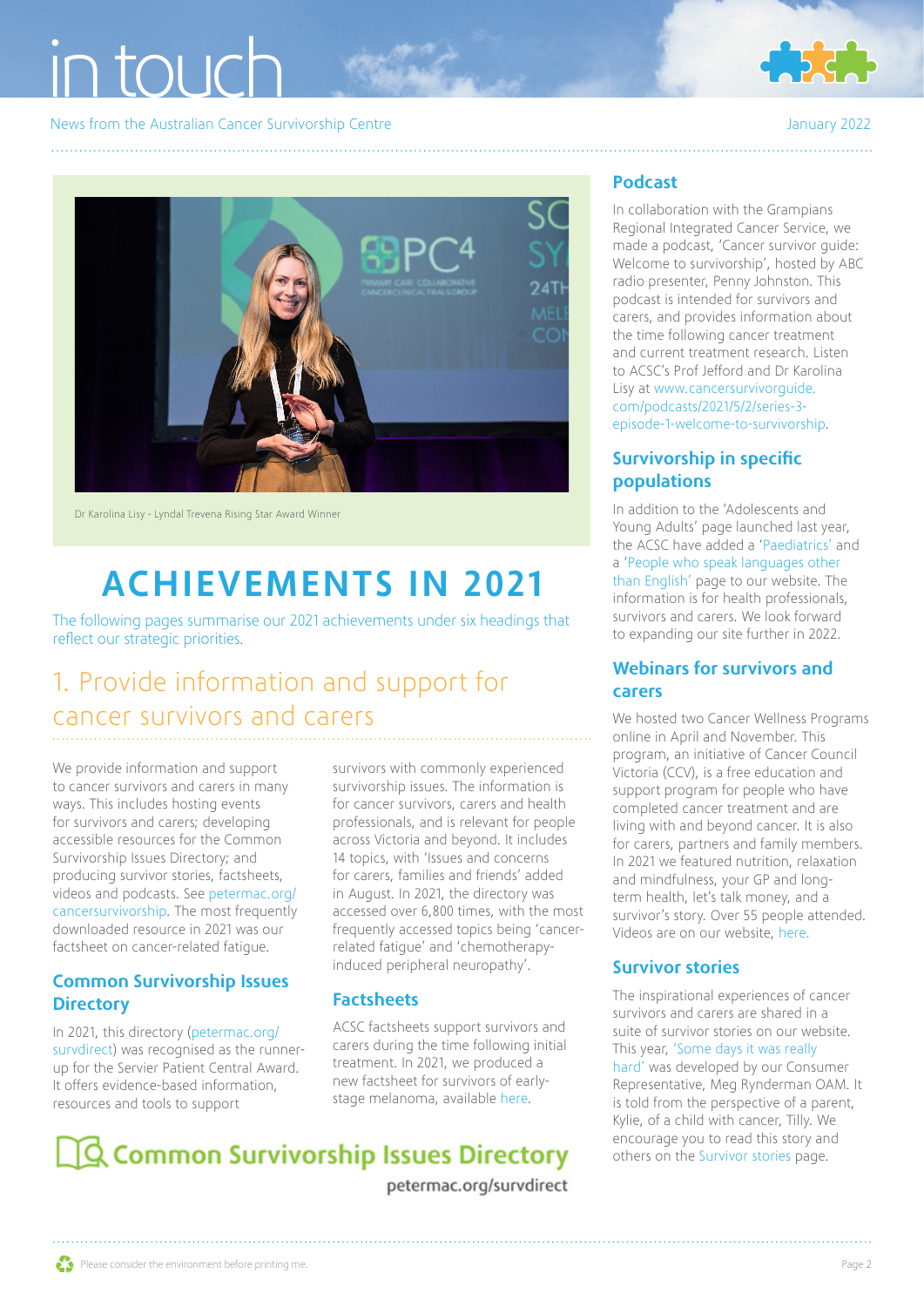News from the Australian Cancer Survivorship Centre January 2022



### 2. Provide survivorship education and training for health professionals

The ACSC continued to increase health professionals' awareness of and access to survivorship information and resources, and provide flexible education and training in survivorship in 2021.

#### Webinars for health professionals

We partnered with CCV, Cancer Nurses Society of Australia and the Clinical Oncology Society of Australia (COSA) to present two webinars for health professionals, which were attended by over 236 people in real-time, and later viewed by 446 people via the recordings.

The first webinar, 'Allied health providing cancer survivorship care' explored the role of allied health professionals providing survivorship care, with a focus on rural and regional settings. The second, 'Nurses integrating optimal survivorship care' focused on the role of nurses in survivorship care. The panel discussion highlighted the role of nurses to identify unmet needs and customise survivorship care, in addition to demonstrating how to confidently initiate discussions about survivorship and common issues.

Ninety-three percent of participants rated the webinars as 'excellent' or

'very good'. Many participants also provided feedback that the webinars were relevant to their role and that they are likely to use the information gained from the webinar in their practice.

You can watch both of these recordings and other webinars on our website, [petermac.org/services/](https://www.petermac.org/services/support-services/cancersurvivorship/health-professionals/events) [support-services/cancersurvivorship/](https://www.petermac.org/services/support-services/cancersurvivorship/health-professionals/events) [health-professionals/events](https://www.petermac.org/services/support-services/cancersurvivorship/health-professionals/events).

#### Evaluation of eviQ modules

Our free online education for health professionals, '[Cancer Survivorship'](https://education.eviq.org.au/courses/supportive-care/cancer-survivorship), hosted on eviQ Education, was revamped and relaunched in 2021. The course includes six modules, explores the health needs and experiences of cancer survivors; and presents tools, guidelines, frameworks and strategies for optimal cancer survivorship care.

The evaluation of the revamped module revealed a high average rating of 4.5/5 across all modules. Over 95% of users were satisfied with the length, content, look and feel, navigation and logical flow of topics. Our eviQ course is a relevant and easily accessible tool to improve knowledge and confidence in cancer survivorship. Check it out now at: [education.eviq.org.au/courses/](https://education.eviq.org.au/courses/supportive-care/cancer-survivorship) [supportive-care/cancer-survivorship](https://education.eviq.org.au/courses/supportive-care/cancer-survivorship).

#### Evaluation and revision of DICSC program

In 2021, we evaluated and revised our face-to-face skills-based Delivering Innovative Cancer Survivorship Care (DICSC) program to better align with other ACSC educational offerings. The program began in 2015 as a fullday workshop providing education, information and resources for health professionals. We hope to deliver a redesigned program in 2022.

### Factsheets for health professionals

The ACSC continues to support health professionals delivering cancer survivorship care by developing helpful resources and tools. In 2021, we added 'Followup of survivors of early stage melanoma' to our suite of tumour specific factsheets for health professionals, available [here.](https://www.petermac.org/sites/default/files/media-uploads/PM0085_ACSC_Professionals_Factsheet_Early-stage_Melanoma_V5_WEB.pdf) 

## 3. Support improved models of survivorship care

#### Survivorship initiatives within the Parkville **Precinct**

We support improved models of care within the Parkville Precinct, where the ACSC is located.

In August, the Parkville Survivorship Clinical Champions Forum brought together over 60 health professionals from across the precinct. Participants' contributions were captured as seven medium-term (to 2025) and four short-term (end

2022) priorities, which were subsequently discussed with the Parkville Tumour Stream Directors in November. These meetings allowed us to discuss our work and to further align priorities in cancer survivorship with precinct clinical services.

Key priorities agreed upon include routinely providing information about the post-treatment survivorship phase, stratifying patients to personalised pathways of care, routine use and provision of cancer survivorship care plans, and routine needs assessment.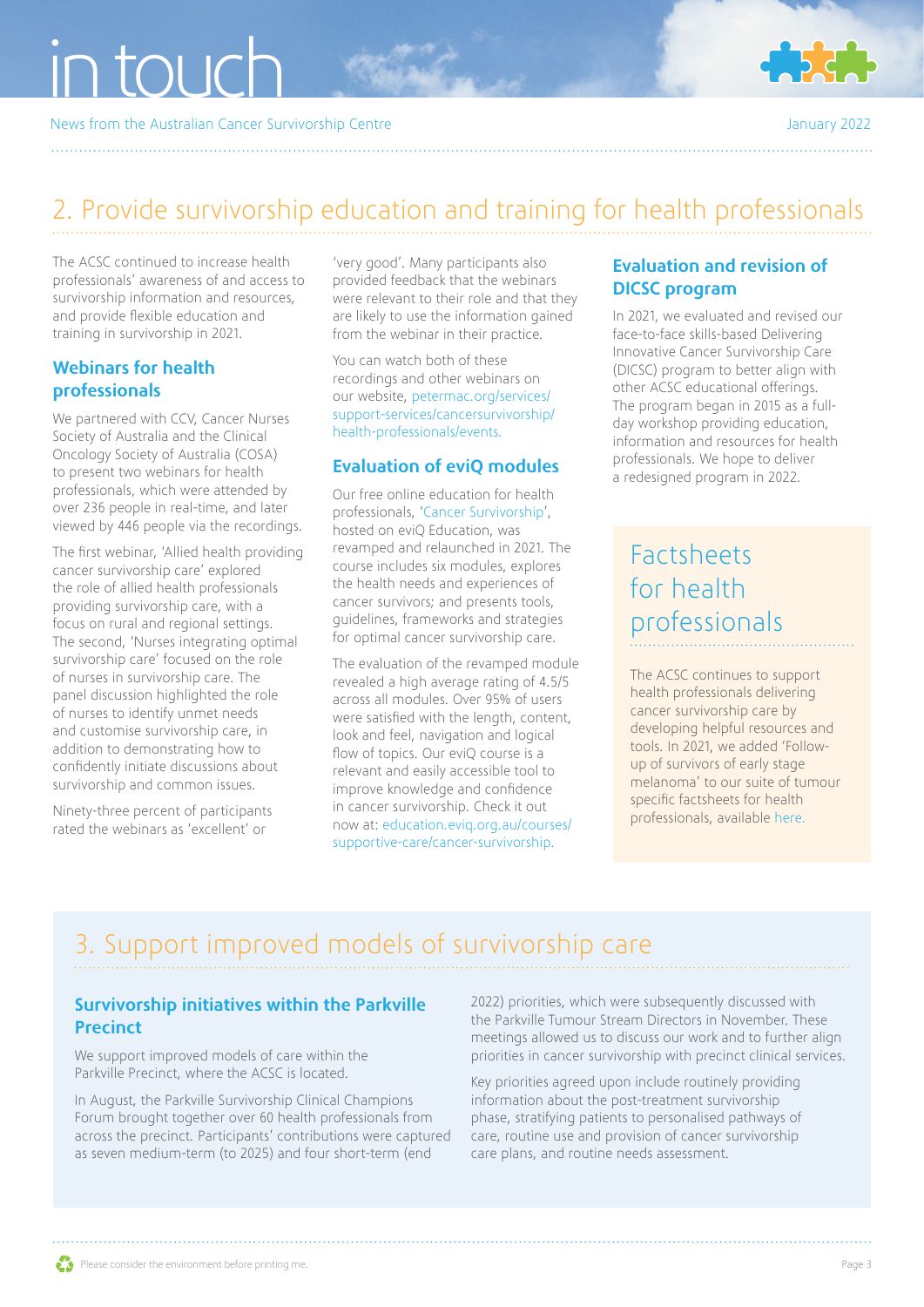News from the Australian Cancer Survivorship Centre January 2022



#### Embed and spread optimal cancer survivorship care across Victoria project

Throughout 2021, the ACSC delivered the 'Embed and spread' optimal cancer survivorship care across Victoria project, funded by the Victorian Government.

#### *Virtual roadshow*

Project 1, delivered in collaboration with CCV, engaged with all major cancer services across Victoria to understand how survivorship care is provided and to raise awareness of survivorship care. Due to COVID-19, the project was delivered virtually. All 20 services completed a baseline site survey before taking part in a live, tailored webinar that discussed evidence to support novel models of care, survivorship care plans, and ACSC and CCV survivorship resources and services. Webinars were attended by 472 health professionals

across the state with 97% rating the webinar as either 'good', 'very good' or 'excellent'. One service will have their webinar in early 2022.

Sites then received a summary report with recommendations to enhance survivorship care practices. Recommendations focused on 'quick wins' that could be readily adopted such as information provision, referral to CCV and survivorship education and professional development. We were happy to be able to provide each site with survivorship care resources from the ACSC and CCV to support the implementation of these recommendations.

We also remotely supported seven cancer services to implement a survivorship quality improvement initiative.

In December 2021, we began distributing a follow-up survey to determine progress and intention to implement the recommendations

provided. Sites will receive a final report in March 2022. This work will continue into 2022 and we look forward to continuing to share our learnings from this project.

#### *Expansion of mycareplan.org.au*

We are proud to announce that our free online survivorship care plan generator, [mycareplan.org.au,](https://www.mycareplan.org.au/) initially for people treated for early stage breast, colorectal and localised prostate cancer, has expanded to include early stage melanoma, uterine (endometrial) cancer and non-Hodgkin (diffuse large B-cell) lymphoma. Project 2 of the 'Embed and spread' optimal cancer survivorship care across Victoria project commenced in February 2021 to deliver this expansion. User testing of the website was conducted to assess usability, functionality and identify any content gaps, and the website was subsequently enhanced. We thank the experts who helped us develop this valuable resource.

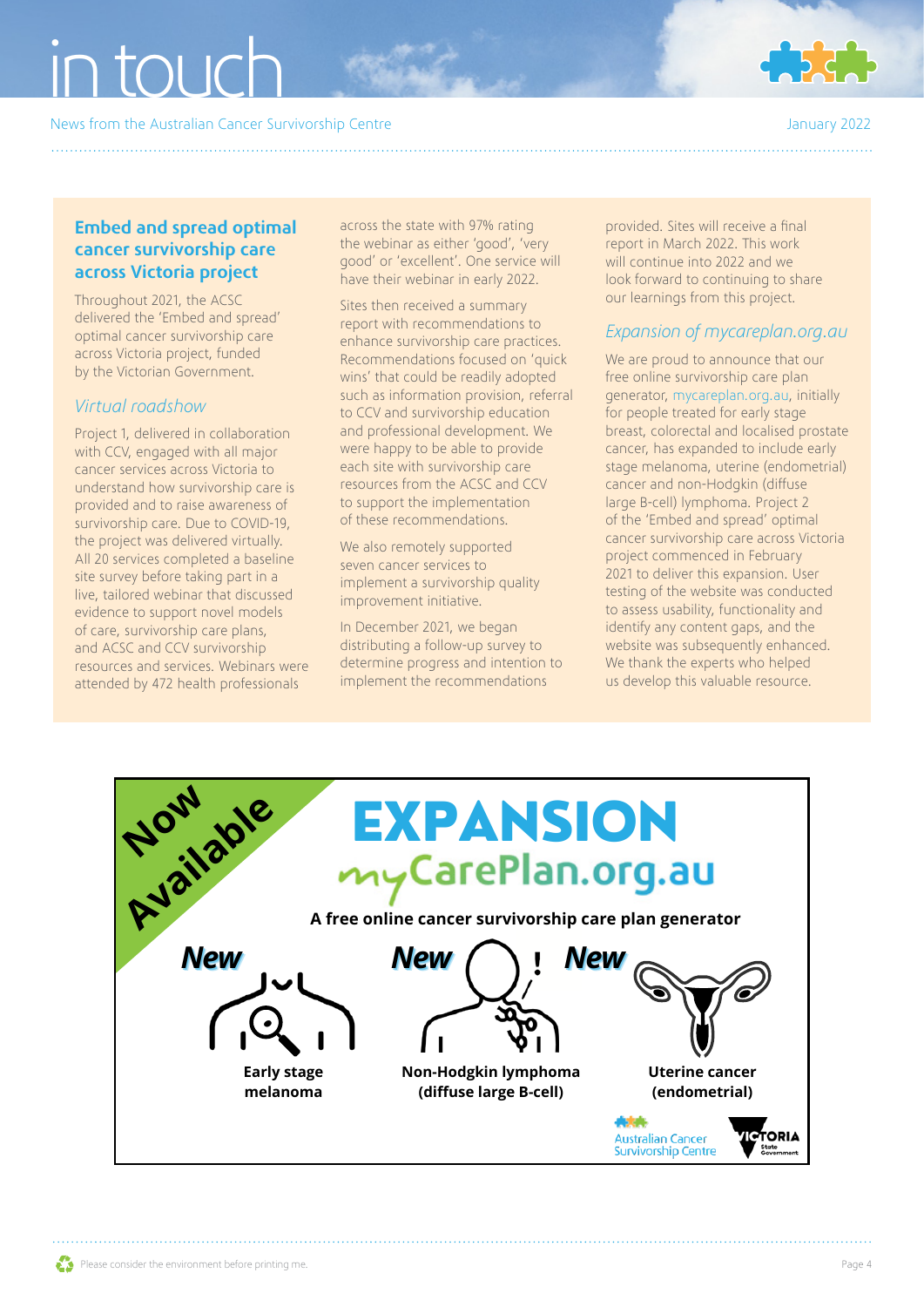## $\overline{\phantom{a}}$ in tou $\overline{\phantom{a}}$

News from the Australian Cancer Survivorship Centre January 2022



Since its launch in 2019, [mycareplan.](https://www.mycareplan.org.au/) [org.au](https://www.mycareplan.org.au/) has had over 5,300 users, with 705 care plans generated in 2021 with a relatively even usage between health professionals and survivors. User data shows this tool being used in all Australian states and territories and internationally.

#### Quality framework for cancer survivorship care in Victoria

As part of the broader project 'How do we define and measure optimal care for cancer survivorship?', we developed and finalised the [Victorian](https://www.petermac.org/victorian-quality-cancer-survivorship-care-framework)  [Quality Cancer Survivorship Care](https://www.petermac.org/victorian-quality-cancer-survivorship-care-framework)  [Framework,](https://www.petermac.org/victorian-quality-cancer-survivorship-care-framework) which serves as a guide to quality survivorship care in Victorian health services. The development of this framework utilised an environmental scan, literature

review and an online modified reactive Delphi survey methodology resulting in the identification of 30 quality criteria structured over three domains – policy, process and outcomes. Each criterion are prioritised as an important component to achieving quality survivorship care.

To support its implementation, we developed a generic cancer survivorship policy that cancer services can modify to suit their circumstances. The framework and policy template [\(petermac.org/victorian-quality-cancer](https://www.petermac.org/victorian-quality-cancer-survivorship-care-framework)[survivorship-care-framework\)](https://www.petermac.org/victorian-quality-cancer-survivorship-care-framework) will be communicated to Victorian health services in 2022 by the Department of Health and the ACSC. This work is funded by the Victorian Government and delivers on one of the many commitments outlined in the Victorian

Cancer Plan 2020-2024. In November, we provided an education session to the Victorian Integrated Cancer Services, who will be supporting health services to implement the framework and modify the policy.

#### Nurse-led models of survivorship care videos

We completed a series of three short videos (~3 minutes each), which includes nurses, sector leaders and a consumer providing valuable insights into the effectiveness of nurse-led survivorship care. The videos can be viewed on the [ACSC website](https://www.petermac.org/acsc/hp/models-care) and as part of the eviQ survivorship module, 'Models of care'.

## 4. Conduct and support survivorship research

#### Victorian Cancer Survivorship Research Forum

In collaboration with the Victorian Cancer Agency, we delivered the 5th and 6th Victorian Cancer Survivorship Research Forum in June and October 2021. This forum allows healthcare professionals, researchers and organisations to share and learn of the excellent work being done in cancer survivorship research. The forum, held as interactive webinars, attracted over 127 attendees, who rated the forum as 'good' or 'very good'.

#### Conference presentations

In 2021, ACSC staff presented at several national and international conferences, forums and meetings including:

- Japanese Society of Medical Oncology Annual Meeting (February) - invited oral presentation.
- US Cancer Centre Survivorship Research Forum (February) one of only two abstracts selected for oral presentations.
- Roundtable Discussion on Cancer survivorship for Aboriginal and Torres Strait Islander people (March).
- Cancer Survivorship 2021 Conference by COSA and Flinders University (March) - participated in the conference debate and presented five posters.
- 9th National Congress Spanish Society of Psycho-Oncology (April).
- 22nd World Congress International Psychooncology Society 2021 (May).
- National Occupational Therapy Oncology & Palliative Care Special Interest Group (August).
- COSA 48th Annual Scientific Meeting (November).
- Cancer Nurses Society of Australia 2021 Virtual Congress (November) - invited oral presentation.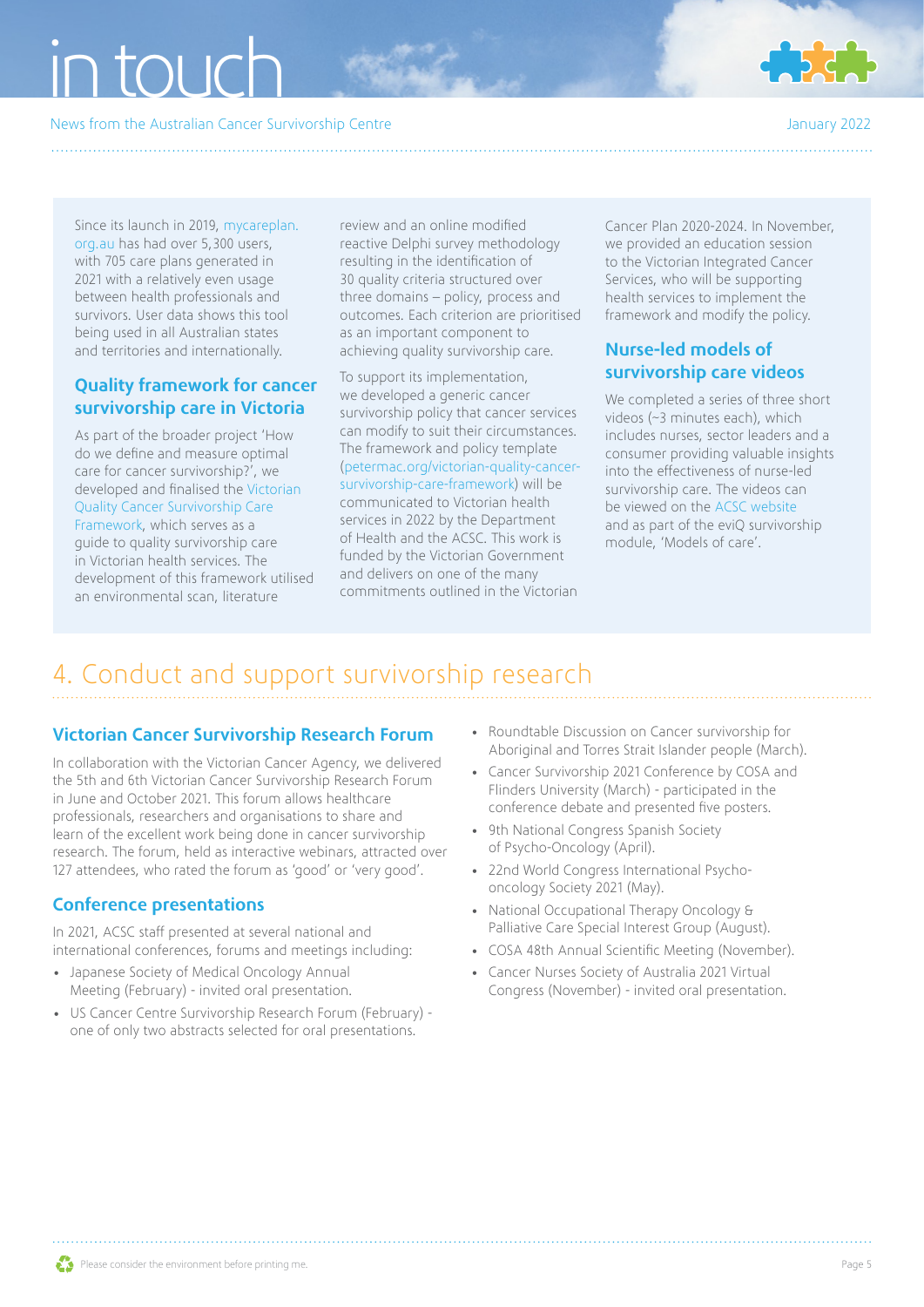News from the Australian Cancer Survivorship Centre January 2022



#### Student research

We continued to work with and support students. Megan Petrie is pursuing her Doctor of Medicine, with the ACSC's Prof Jefford and Helana Kelly supervising her project reviewing Australian state and territory cancer plans in relation to survivorship. Her findings will support the ACSC's present work, including the implementation of the Victorian Quality Cancer Survivorship Care Framework, and will be of relevance to the Australian Cancer Plan.

The ACSC and the VCCC Alliance provided an internship to the winning group of the 2020 University Cancer Case Competition for their remarkable ideas in tackling cancer survivorship issues. These students – Gil-Gyu Han, Arun Sharma, Krisha Changrani and Anushka Sharma – have worked in close collaboration with us to review and update factsheets for survivors of early stage melanoma, and a systematic review on cancer survivorship digital applications.

#### Department of Health Services Research

ACSC collaborates on survivorship-focused research with Peter Mac's Department of Health Services Research. Prof Jefford and Dr Lisy lead a number of research projects and have several Australian and international collaborations.

### 2021 research outputs

The ACSC contributed to a range of publications in 2021.

#### *Publications*

The following were led by ACSC or in partnership with others in Peter Mac:

- Lisy K, Ly L, Kelly H, Clode M, Jefford M. How do we define and measure optimal care for cancer survivors? An online modified reactive Delphi study. Cancers (Basel) 2021; 13(10): 2299. Doi: [10.3390/cancers13102299](https://pubmed.ncbi.nlm.nih.gov/34064957/)
- Jefford M. Editorial: Optimal care for people affected by cancer. Aust J Gen Pract 2021; 50(8); 517. doi: [10.31128/AJGP-08-21-1234e](https://pubmed.ncbi.nlm.nih.gov/34333567/)
- Lisy K, Kim J, Jefford M. Integrating cancer survivorship into primary care. In L Schapira (ed), Essentials of cancer survivorship: A guide for medical professionals, 2021. CRC Press.

Other papers we contributed to:

- Lai-Kwon J, Heynemann S, Flore J, Dhillon H, Duffy M, Burke J, Briggs L, Leigh L, Mileshkin L, Solomon B, Ball D, Kokanovic R, Jefford M. Living with and beyond metastatic non-small cell lung cancer: the survivorship experience for people treated with immunotherapy or targeted therapy. J Cancer Surviv 2021; 15(3): 392–397. doi: [10.1007/s11764-021-01024-8](https://pubmed.ncbi.nlm.nih.gov/33788170/)
- Chan RJ, Agbejule OA, Yates PM, Emery J, Jefford M, Koczwara B, et al. Outcomes of cancer survivorship education and training for primary care providers: A systematic review. J Cancer Surviv 2021; Mar 24: 1–24. doi: [10.1007/s11764-021-01018-6](https://pubmed.ncbi.nlm.nih.gov/33763806/)
- Clinical Oncology Society of Australia Patient Reported Outcomes Working Group; Koczwara B, Bonnamy J, Briggs P, Brown B, Butow P, Chan R, Cohn R, Girgis A, Jefford M, et al. Patient-reported outcomes and personalised cancer care. Med J Aust 2021; 214 (9): 406–408. doi: [10.5694/mja2.50893](https://pubmed.ncbi.nlm.nih.gov/34046907/)
- Chan RJ, Crawford-Williams F, Crichton M, Joseph R, Hart NH, Milley K, Druce P, Zhang J, Jefford M, Lisy K, et al. Effectiveness and implementation of models of cancer survivorship care: An overview of systematic reviews. J Cancer Surviv 2021; Nov 16:1–25. doi: [10.1007/s11764-021-01128-1](https://doi.org/10.1007/s11764-021-01128-1)
- Chan RJ, Crichton M, Crawford-Williams F, Agbejule OA, Yu K, Hart NH, de Abreu Alves F, Ashbury FD, Eng L, Fitch M, Jain H, Jefford M, et al. The efficacy, challenges, and facilitators of telemedicine in post-treatment cancer survivorship care: An overview of systematic reviews. Ann Oncol 2021 Dec; 32(12):1552–1570. doi: [10.1016/j.annonc.2021.09.001](https://pubmed.ncbi.nlm.nih.gov/34509615/)
- Fox J, Thamm C, Mitchell G, Emery J, Rhee J, Hart NH, Yates P, Jefford M, et al. Cancer survivorship care and general practice: A qualitative study of roles of general practice team members in Australia. Health Soc Care Community 2021; Aug 22. Epub ahead of print. doi: [10.1111/hsc.13549](https://pubmed.ncbi.nlm.nih.gov/34423502/)

For more information on our research projects and opportunities for students and collaborations, see [Survivorship and Living Well after Cancer Research.](https://www.petermac.org/research/clinical-research/clinical-research/survivorship-and-living-well-after-cancer)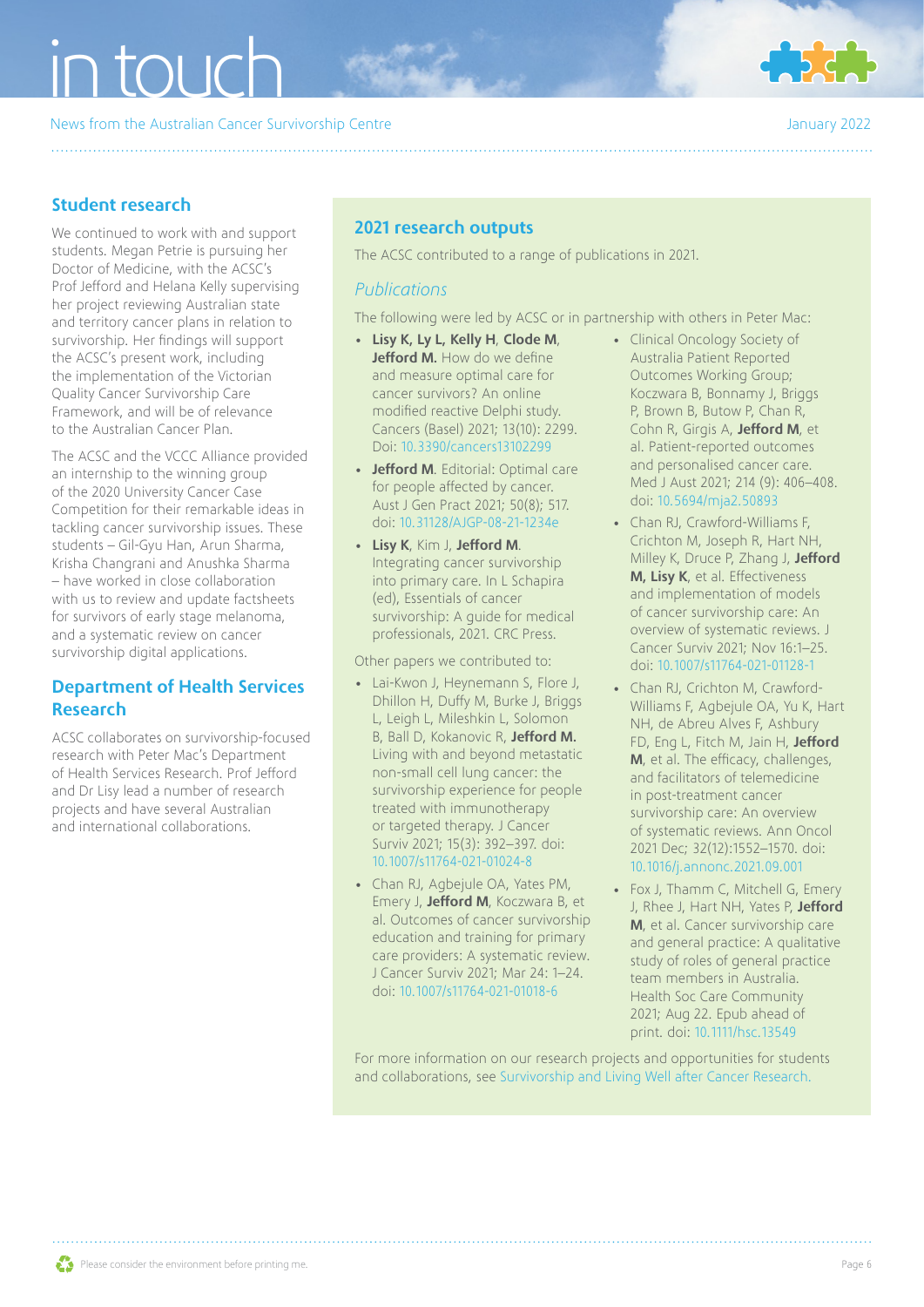News from the Australian Cancer Survivorship Centre January 2022

## 5.Provide leadership around cancer survivorship

#### Victorian Survivorship Community of Practice

In collaboration with the Department of Health, we delivered virtual Victorian Survivorship Community of Practice (CoP) forums in February and July 2021. The forums brought together health professionals with an interest in cancer survivorship and new models of care. Presenters shared development updates and progress on their projects in which 67 attendees tuned in.

Our Online Collaborative Workspace is an open forum enabling members to share project updates, upcoming events and more. It has more than 581 members, with over 120 new members added this year.

To join the CoP and/or workspace, please email [contactacsc@](mailto:contactacsc@petermac.org) [petermac.org](mailto:contactacsc@petermac.org) 

#### Committee membership

The ACSC continues to provide leadership around cancer survivorship at the local, national and international level through leadership roles within various groups. Prof Jefford was Chair Elect of the American Society of Clinical Oncology's Cancer Survivorship Committee (CSC) until June 2021 (the first person from outside the United States to have this role). From July 2021, the CSC merged into the Health Equity and Outcomes Committee, that Prof Jefford now co-chairs. He is also Chair of the International Psycho-Oncology Society's Survivorship Special Interest Group. He was Chair of COSA's Cancer Survivorship Group until November 2021. He continues a leadership role with that group.

#### Partnering with cancer survivors

ACSC continues to partner effectively with consumers, peak organisations,

patient organisations and cancer charities. In September 2021, the ACSC updated the [Community Support](https://www.petermac.org/sites/default/files/media-uploads/NGO_ConsensusStatement_V3_Sept%202021_WEB.pdf)  [Organisations' Cancer Survivorship](https://www.petermac.org/sites/default/files/media-uploads/NGO_ConsensusStatement_V3_Sept%202021_WEB.pdf)  [Care Consensus Statement.](https://www.petermac.org/sites/default/files/media-uploads/NGO_ConsensusStatement_V3_Sept%202021_WEB.pdf)

In September, the ACSC contributed to the Lung Foundation Australia's Lung Cancer Blueprint 2.0: Economic Framework for the Improvement of Lung Cancer Survivorship. ACSC staff attended a survivorship workshop and provided feedback on the written report, which has been submitted to the Australian Government.

In addition, the ACSC continues to engage with cancer survivors, including through representation as experts on advisory groups, e.g. Cancer Survivorship Advisory Committee, Embed and Spread Optimal Cancer Survivorship Care across Victoria Advisory Committee and Embed and Spread Project 2 Expert Reference Groups. Their advice and input is invaluable. Thank you to all who were involved.

### 6.Deliver a robust, collaborative and sustainable program

#### Finalisation of strategic plan

At the start of 2021, we finalised our [strategic plan](https://www.petermac.org/sites/default/files/media-uploads/4205%20ACSC%20A4%20Strategic%20Plan-HR%20email.pdf) for 2020–2025. It details our six priorities as we deliver on our vision to optimise the health and wellbeing of cancer survivors and their carers.



4.3 Promote cancer

5.3 Contribute

3.3 Develop and support

2.3 Respond to the

1.3 Support

6.3 Ensure effective